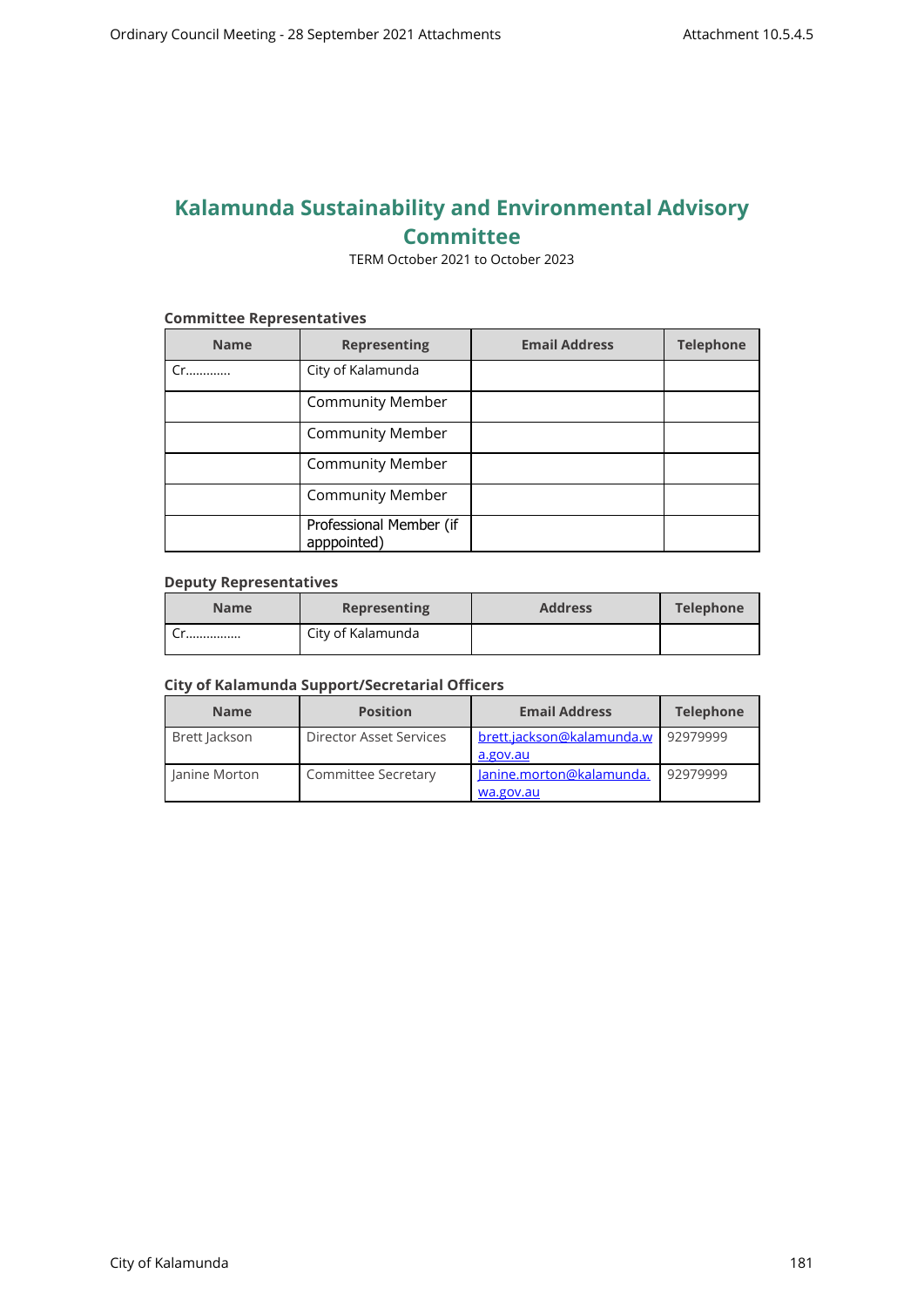# **KALAMUNDA SUSTAINABILITY AND ENVIRONMENTAL ADVISORY COMMITTEE**

Terms of Reference October 2021

## **1. Name**

## The name of the Committee shall be the *Kalamunda Sustainability and Environmental Advisory Committee (KSEAC).*

### **2. Purpose**

To provide Council with support as requested in the City's progress towards becoming a more environmentally sustainable community recognising the impacts of Climate Change

## **3. Objectives**

To:

- a) Assist the Council by providing advice in relation to draft strategies, actions and plans in addressing Climate Change and its impact upon the community at large;
- b) Provide the Council with advice and feedback regarding community engagement activities undertaken by the City in this area
- c) Upon request by the Council or City undertake specific investigations, tasks or review of matters related to:
	- a. Biodiversity Protection and Enhancement
	- b. Urban Forest Canopy
	- c. Potable and Non-Potable Water Management
	- d. Carbon Footprint reduction
	- e. Waste Avoidance and Resource Recovery
	- f. Other issues in addressing long term sustainability for the City and its Community
	- g. Other matters referenced in the Kalamunda Clean and Green Local Environment Strategy 2019-2029
- d) Act as champions within the community for City environmental and sustainability initiatives in this area
- e) Provide advice to the Council on emerging issues and opportunities relating to environmental and sustainability matters

## **4. Councils Strategic Alignment**

*Kalamunda Advancing Strategic Community Plan to 2031* 

OBJECTIVE 2.1 - To protect and enhance the environmental values of the city.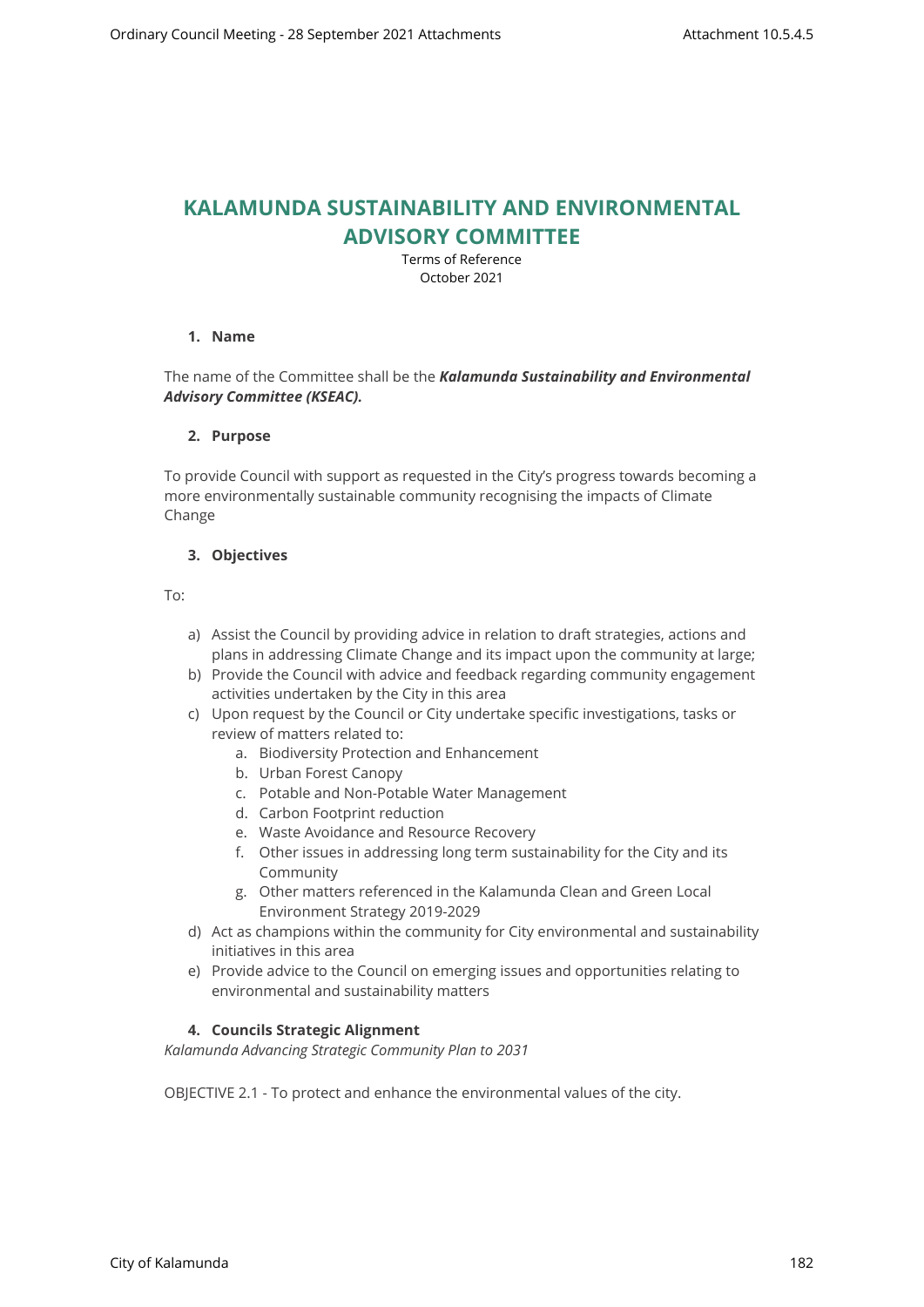OBJECTIVE 2.2. - To improve environmental sustainability through effective natural resource management.

OBJECTIVE 2.3. - To reduce the amount of waste produced and increase the amount of reuse and recycling of waste.

OBJECTIVE 4.2. - To proactively engage and partner for the benefit of the community.

#### **5. Membership**

### **a) Qualification to be a Member**

The committee members shall have the following interest and/or expertise in:

- i. Carbon Reduction, Energy Sustainability, Water Management.
- ii. Climate Change Management
- iii. Environmental matters such as water sensitive urban design, biodiversity protection and enhancement, waste and recycling management and community partnerships in these fields.

## *Community Representatives will not be selected to represent community interest groups, associations or commercial interests.*

## *Community Representatives are preferred that have expertise in this areas rather than a broad interest*

#### **b) No. of Members**

The committee shall consist of 6 members, including:

- i. One Elected Member.
- ii. Four Community Representatives, residing in the district.
- iii. If required and suitable, a professional expert on the matter of climate change, who may or may not be a resident within the District.

#### **c) Deputy Members**

The Council member shall have an appointed Deputy who is to attend meetings in the absence of a member.

## **d) Term of Appointment**

Appointment is for up to two years and members are eligible for re-appointment following the Council Ordinary Election.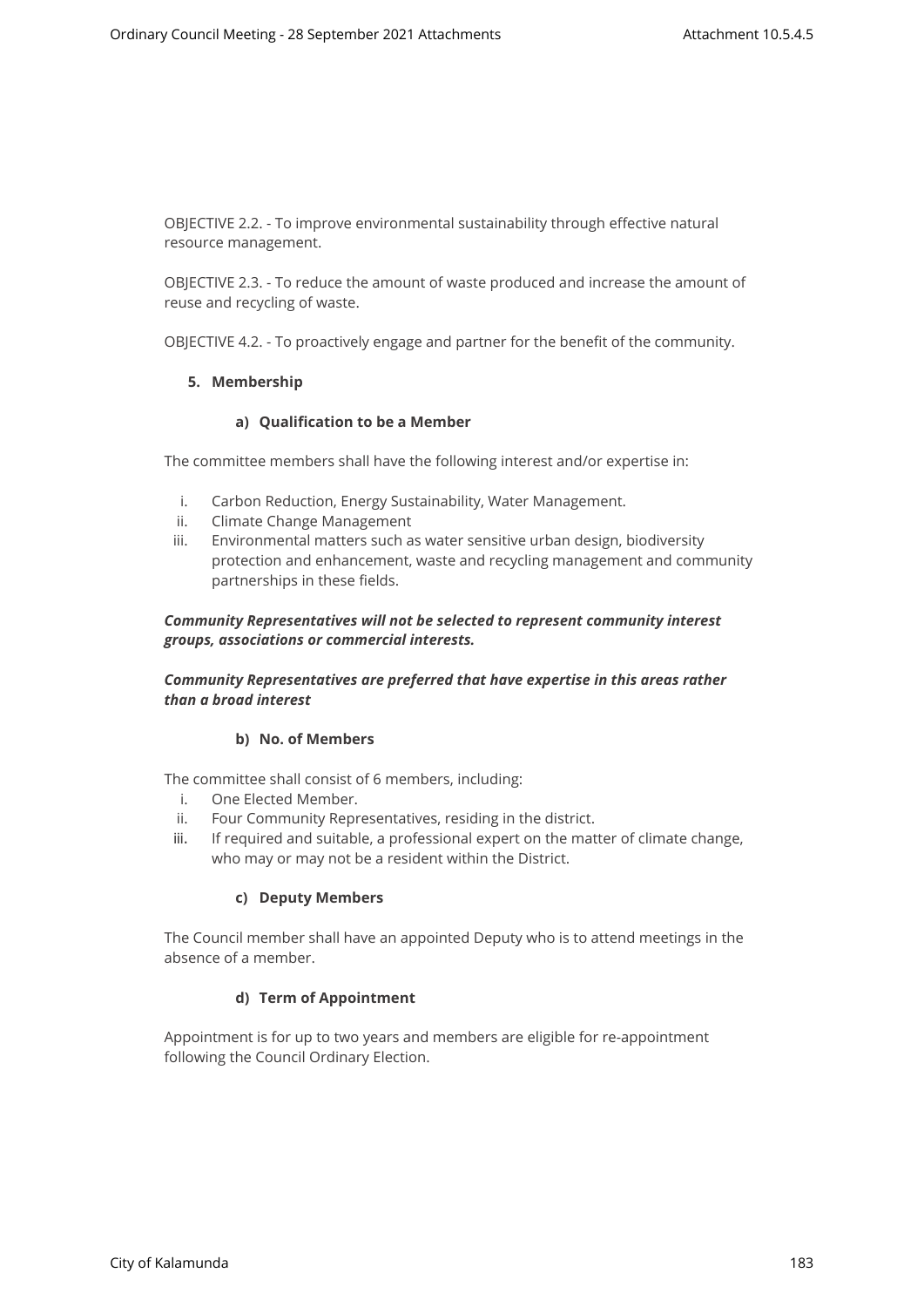### **e) Observers**

A request to attend a meeting as an observer will be approved at the discretion of the Presiding Member and the CEO.

Requests to attend as an observer should be provided to the CEO no less than two full working days prior to the meeting.

Observers:

- i. will not participate in the business of the committee.
- ii. will not be present when items of confidentiality are presented or discussed by the committee.

### **f) Resignation or Termination of Membership**

- i. Membership will be reviewed should a member miss three consecutive meetings without approved leave of absence and the Committee may choose to recommend to Council that the member is removed.
- ii. A committee member may resign from membership of the committee by giving the Chief Executive Officer or the committee's presiding member written notice of the resignation.

## **g) Election of Presiding Member and Deputy Presiding Member**

The election of the Presiding Member and Deputy Presiding Member will be conducted in accordance with the provisions of the *Local Government Act 1995*.

#### **6. Meetings**

#### **a) Conduct of Meetings**

All meetings will be conducted in accordance with the provisions of the *Local Government Act 1995* and the City's Standing Orders Local Law and the City of Kalamunda Code of Conduct.

## **b) Scheduling of Ordinary Meetings**

The Committee shall meet at least quarterly. Meetings should be held on a regular date and time to be determined by the committee.

#### **c) Special or Extra Meetings and Working Groups**

A Special or extra meeting can be proposed by: -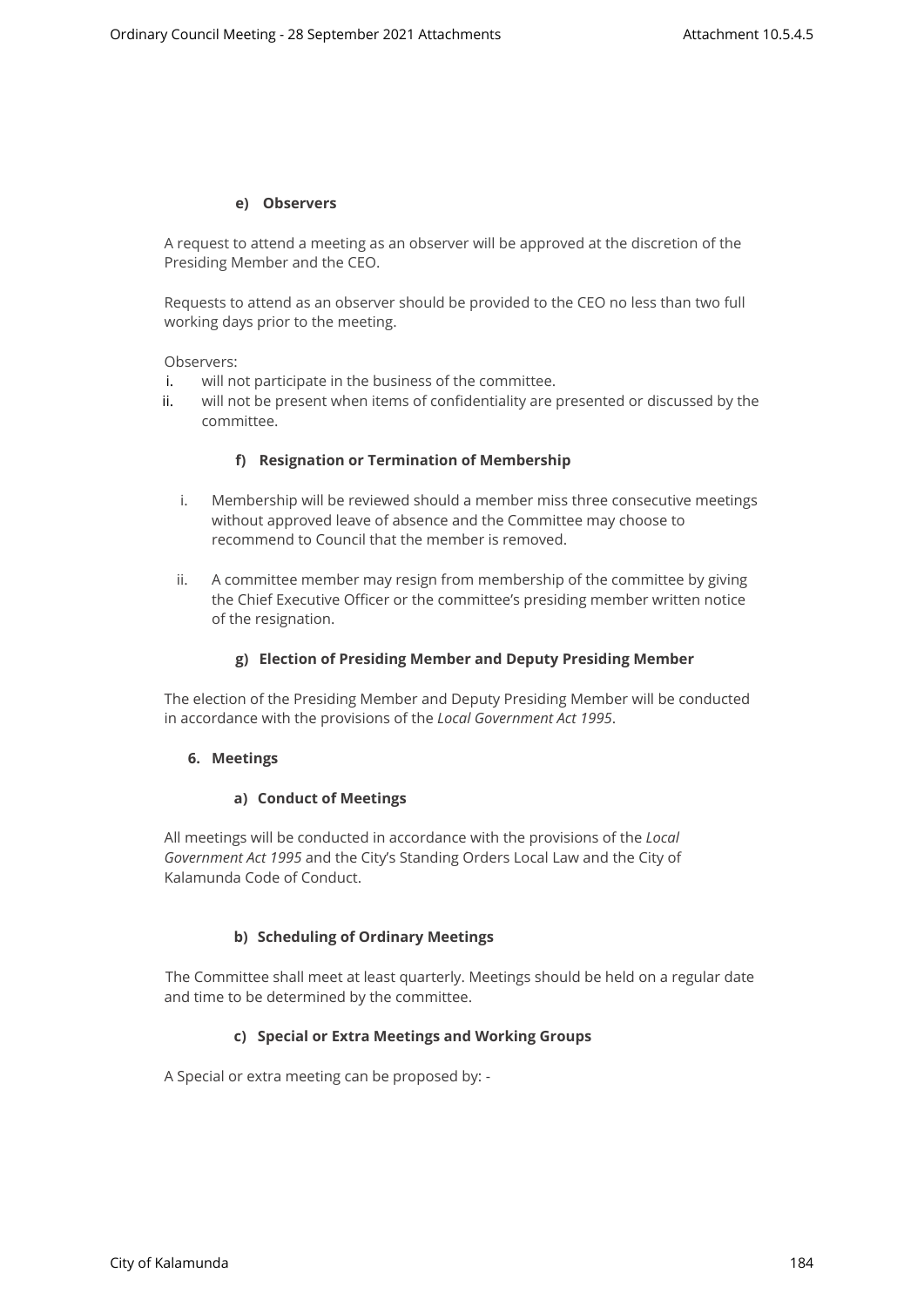- i. A majority decision of the Committee
- ii. The presiding member of the Committee
- iii. By more than 1/3<sup>rd</sup> of the members of the Committee

The City's administration will approve these Special or Extra Meetings subject to availability of City resources.

A Committee may also choose to form working groups from its membership or to second others with specific skills for undertaking specific tasks required by the Committee in consultation with the City to ensure resources can be made available.

# **d) Quorum**

A quorum shall consist of at least one half of the appointed members. If a quorum is not achieved the meeting can progress informally, with minutes prepared in accordance with established processes.

# **e) Disclosure of Interests**

All Committee Members are required to disclose any financial, proximity or impartiality interests they may have in any matter to be discussed at the meeting.

# **f) Voting**

Each appointed member present shall have one (1) vote. In the event of a tied vote, the Presiding Member is to cast a second vote.

City of Kalamunda Officers supporting the Committee do not have voting rights.

The City may appoint additional Officers to attend meetings to provide advice or subject matter expertise on topics to be discussed at any meeting. These Officers do not have voting rights

## **g) Agendas and Minutes**

- i. Agendas and Minutes will be administered by the Chief Executive Officer or their delegate.
- ii. A City of Kalamunda Officer will be appointed by the Chief Executive Officer as the Secretary to the Committee.
- iii. A call for agenda items and notices of meetings will be distributed electronically by the Secretary 10 working days prior to each meeting. Members are to submit any agenda items within 2 working days.
- iv. A draft Agenda will be sent electronically to the Presiding Member 8 working days prior to committee meeting for sign off.